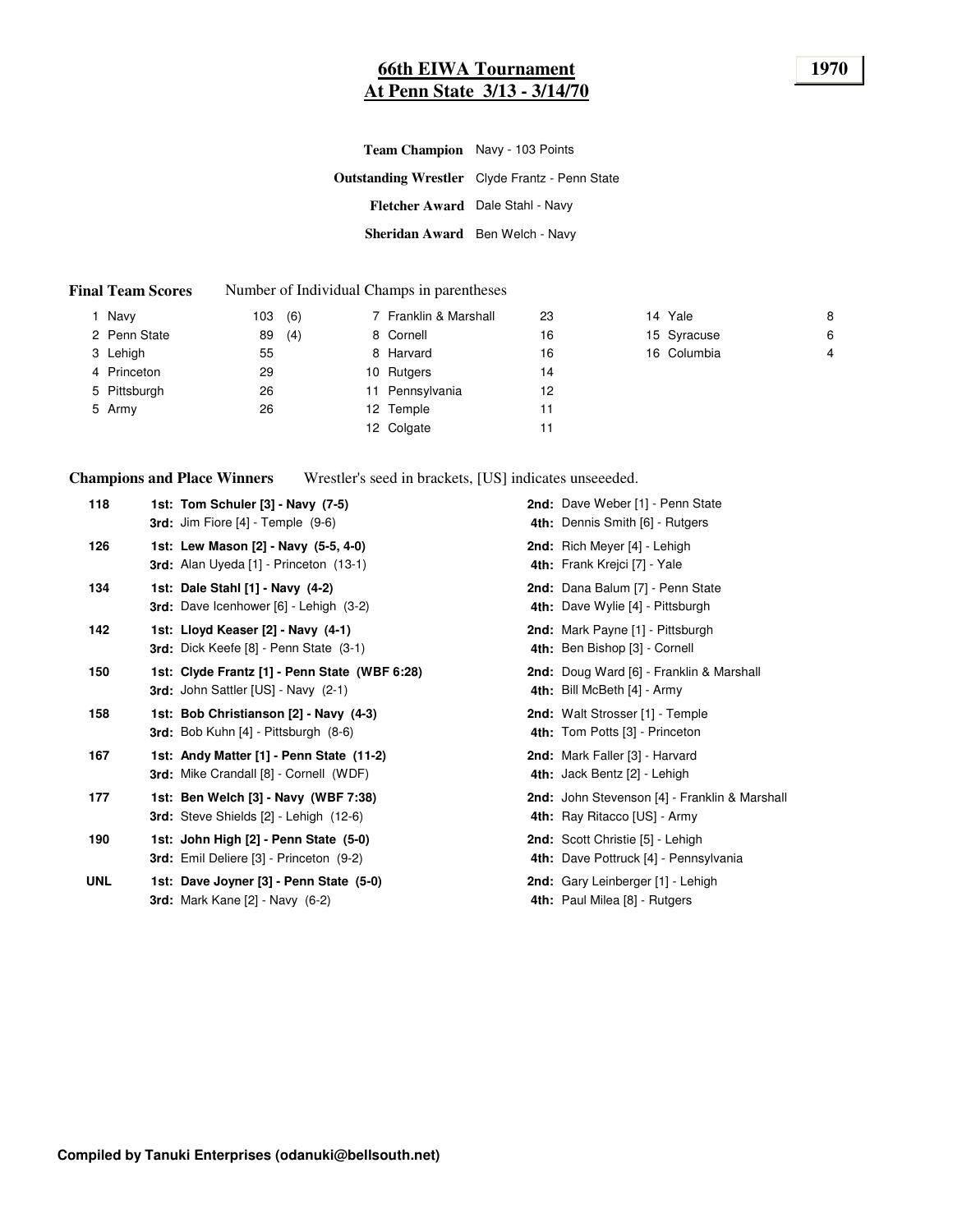### **118 Weight Class**

| Dave Weber, Penn State [1]           | Dave Weber Fall 3:09   |                            |                        |                            |
|--------------------------------------|------------------------|----------------------------|------------------------|----------------------------|
| John Eure, Yale                      |                        | Dave Weber 8-5             |                        |                            |
| Pat Lynch, Columbia                  | Scott Patten Fall 3:23 |                            |                        |                            |
| Scott Patten, Army [8]               |                        |                            |                        |                            |
| Steve Garner, Princeton [5]          |                        |                            |                        | Dave Weber Fall 7:34       |
| Tom Schnoor, Harvard                 | Steve Garner 18-5      |                            |                        |                            |
| Greg Mickinac, Pittsburgh            |                        | Jim Fiore 3-1              |                        |                            |
| Jim Fiore, Temple [4]                | Jim Fiore 16-3         |                            |                        |                            |
| Tom Schuler, Navy [3]                |                        |                            |                        | Tom Schuler 7-5            |
| Perry Esterson, Pennsylvania         | Tom Schuler Fall 3:18  |                            |                        |                            |
| Jim Gillespie, Cornell               |                        | Tom Schuler Fall 2:41      |                        |                            |
| Dennis Smith, Rutgers [6]            | Dennis Smith 6-2       |                            |                        |                            |
| Peter Achilles, Colgate [7]          |                        |                            |                        | Tom Schuler 6-1            |
| Jim Snyder, Syracuse                 | Peter Achilles 7-0     |                            |                        |                            |
| Ricky Mitzner, Lehigh                |                        | Chris Black 8-2            |                        |                            |
| Chris Black, Franklin & Marshall [2] | Chris Black 5-0        |                            |                        |                            |
|                                      |                        | <b>Consolation Bracket</b> |                        |                            |
|                                      | John Eure              |                            |                        |                            |
|                                      |                        |                            | Scott Patten Fall 3:23 |                            |
|                                      |                        |                            |                        | Jim Fiore 3-2              |
|                                      |                        |                            | Jim Fiore              |                            |
|                                      | Scott Patten           |                            |                        |                            |
|                                      |                        |                            |                        | Third Place: Jim Fiore 9-6 |
|                                      |                        |                            |                        |                            |
|                                      |                        |                            |                        |                            |
|                                      | Perry Esterson         |                            |                        |                            |
|                                      |                        |                            | Dennis Smith 10-2      |                            |
|                                      |                        |                            |                        | Dennis Smith Fall 5:30     |

Chris Black

Dennis Smith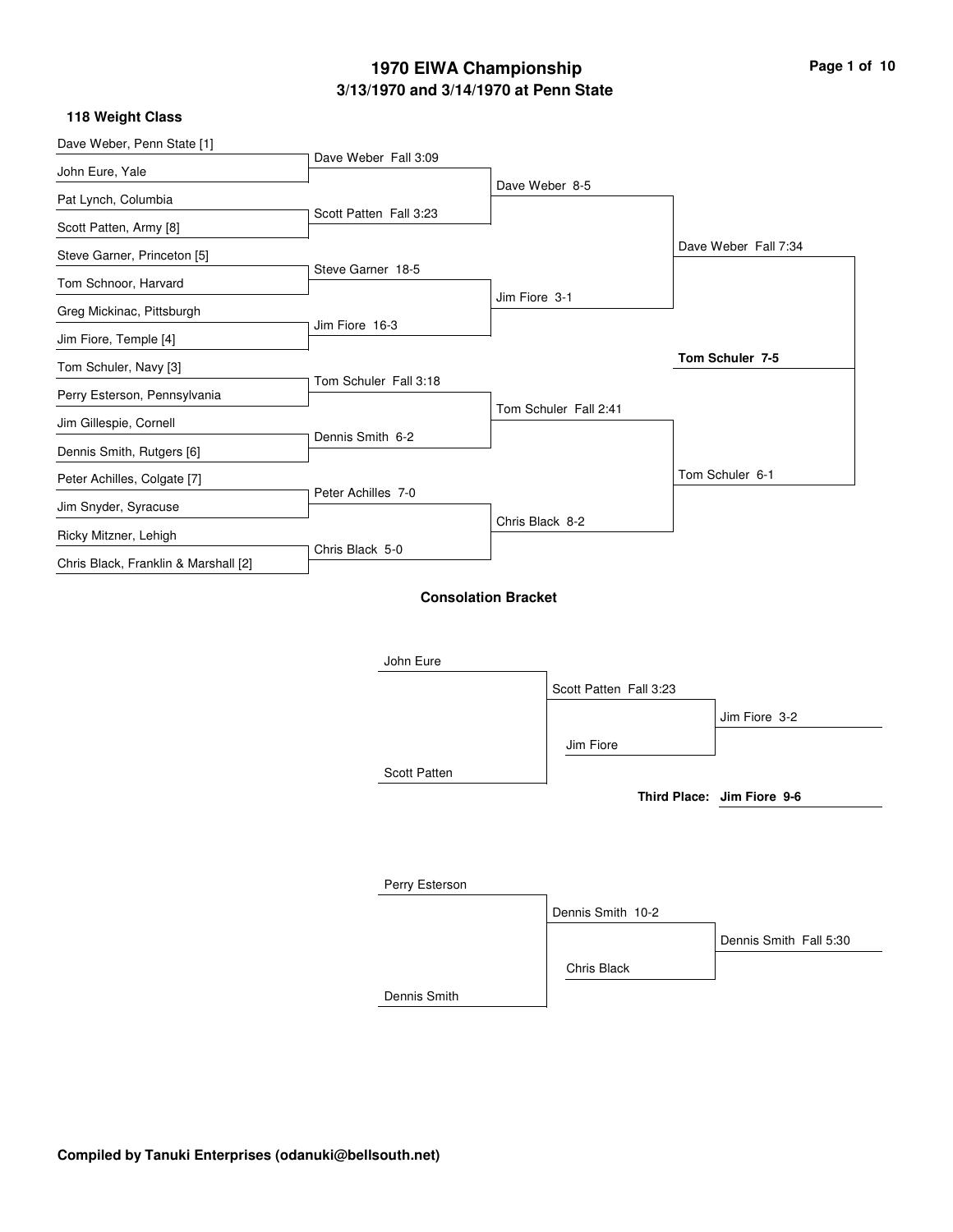| Page 2 of 10 |  |  |
|--------------|--|--|
|              |  |  |

#### **126 Weight Class**

| Alan Uyeda, Princeton [1]              | Alan Uyeda 13-4           |                            |                         |                              |
|----------------------------------------|---------------------------|----------------------------|-------------------------|------------------------------|
| Alan Kopolow, Cornell                  |                           |                            |                         |                              |
| Robert Solly, Syracuse                 |                           | Alan Uyeda 20-3            |                         |                              |
| Jeff Wingate, Columbia [8]             | Jeff Wingate Fall 3:43    |                            |                         |                              |
| Mike Mullady, Army [5]                 |                           |                            |                         | Rich Meyer 6-2               |
| Harry Weinhofer, Penn State            | Mike Mullady 11-5         |                            |                         |                              |
| Steve Monsulick, Harvard               |                           | Rich Meyer 13-5            |                         |                              |
| Rich Meyer, Lehigh [4]                 | Rich Meyer Fall 4:16      |                            |                         |                              |
| Steve Schreiber, Colgate [3]           |                           |                            |                         | Lew Mason 5-5, 4-0           |
| Fred Leaman, Pennsylvania              | Steve Schreiber Fall 6:25 |                            |                         |                              |
| Bye                                    |                           |                            | Steve Schreiber 6-3     |                              |
| John Hilliard, Franklin & Marshall [6] | John Hilliard             |                            |                         |                              |
| Frank Krejci, Yale [7]                 |                           |                            |                         | Lew Mason 8-1                |
| Tom DiGanci, Rutgers                   | Frank Krejci Fall 2:37    |                            |                         |                              |
| Bob Pinkos, Pittsburgh                 |                           | Lew Mason 8-0              |                         |                              |
| Lew Mason, Navy [2]                    | Lew Mason Fall 3:45       |                            |                         |                              |
|                                        |                           | <b>Consolation Bracket</b> |                         |                              |
|                                        | <b>Steve Monsulick</b>    |                            |                         |                              |
|                                        |                           |                            | Steve Monsulick Med FFT |                              |
|                                        |                           |                            |                         | Alan Uyeda Fall 5:07         |
|                                        |                           |                            | Alan Uyeda              |                              |
|                                        | Mike Mullady              |                            |                         |                              |
|                                        |                           |                            |                         | Third Place: Alan Uyeda 13-1 |
|                                        |                           |                            |                         |                              |
|                                        |                           |                            |                         |                              |
|                                        | <b>Bob Pinkos</b>         |                            |                         |                              |
|                                        |                           |                            | Frank Krejci 5-0        |                              |
|                                        |                           |                            |                         | Frank Krejci RD              |

Frank Krejci

Steve Schreiber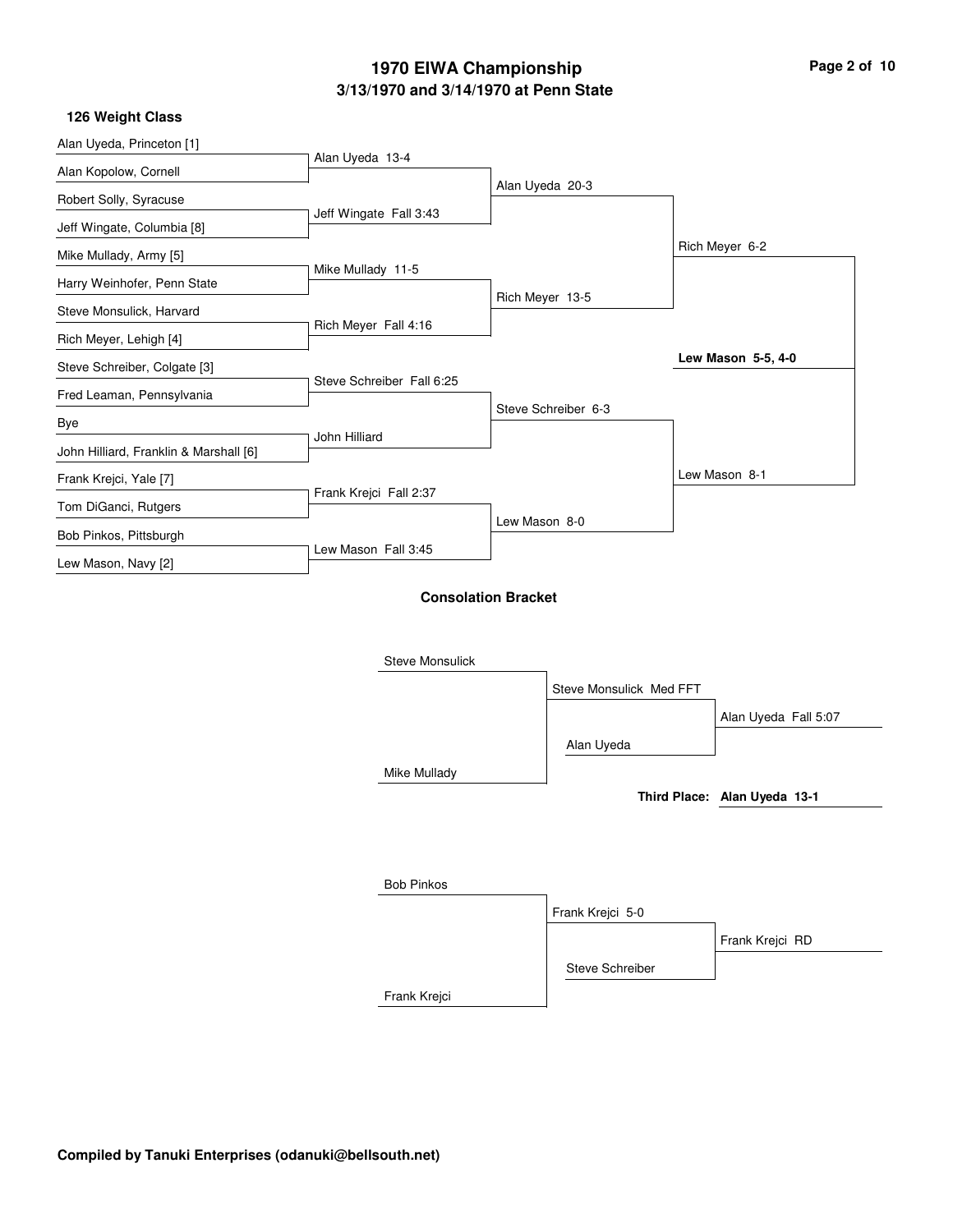| Page 3 of 10 |  |  |
|--------------|--|--|
|              |  |  |

 $\overline{\phantom{0}}$ 

### **134 Weight Class**

| בבוסטוט וועוסזיו דטו              |                      |                            |                      |                                 |
|-----------------------------------|----------------------|----------------------------|----------------------|---------------------------------|
| Dale Stahl, Navy [1]              |                      |                            |                      |                                 |
| Mike McNulty, Army                | Dale Stahl Fall 6:08 |                            |                      |                                 |
| Jim Lynch, Yale                   |                      |                            | Dale Stahl Fall 2:52 |                                 |
| Colin Petz, Columbia [8]          | Colin Petz Fall 7:46 |                            |                      |                                 |
| Paul Catinella, Harvard [5]       |                      |                            |                      | Dale Stahl 8-2                  |
| Steve Lezark, Syracuse            | Paul Catinella 11-1  |                            |                      |                                 |
| John Hamilton, Cornell            |                      | Dave Wylie 4-3             |                      |                                 |
| Dave Wylie, Pittsburgh [4]        | Dave Wylie 4-0       |                            |                      |                                 |
| Ron White, Pennsylvania [3]       |                      |                            |                      | Dale Stahl 4-2                  |
| Jestyn Payne, Franklin & Marshall | Ron White 8-2        |                            |                      |                                 |
| Bye                               |                      |                            | Dave Icenhower 11-7  |                                 |
| Dave Icenhower, Lehigh [6]        | Dave Icenhower       |                            |                      |                                 |
| Dana Balum, Penn State [7]        |                      |                            |                      | Dana Balum 3-2                  |
| Jeff Raub, Princeton              | Dana Balum 9-0       |                            |                      |                                 |
| Frank Mollo, Rutgers              |                      |                            | Dana Balum 5-2       |                                 |
| Tim Hart, Colgate [2]             | Tim Hart 7-0         |                            |                      |                                 |
|                                   |                      | <b>Consolation Bracket</b> |                      |                                 |
|                                   | Mike McNulty         |                            |                      |                                 |
|                                   |                      |                            | Mike McNulty 9-3     |                                 |
|                                   |                      |                            |                      | Dave Wylie 5-3                  |
|                                   |                      |                            | Dave Wylie           |                                 |
|                                   | Colin Petz           |                            |                      |                                 |
|                                   |                      |                            |                      | Third Place: Dave Icenhower 3-2 |
|                                   |                      |                            |                      |                                 |
|                                   |                      |                            |                      |                                 |
|                                   | <b>Brian Raub</b>    |                            |                      |                                 |
|                                   |                      |                            | Tim Hart Fall 3:40   |                                 |
|                                   |                      |                            |                      | Dave Icenhower 4-1              |
|                                   |                      |                            | Dave Icenhower       |                                 |
|                                   | Tim Hart             |                            |                      |                                 |
|                                   |                      |                            |                      |                                 |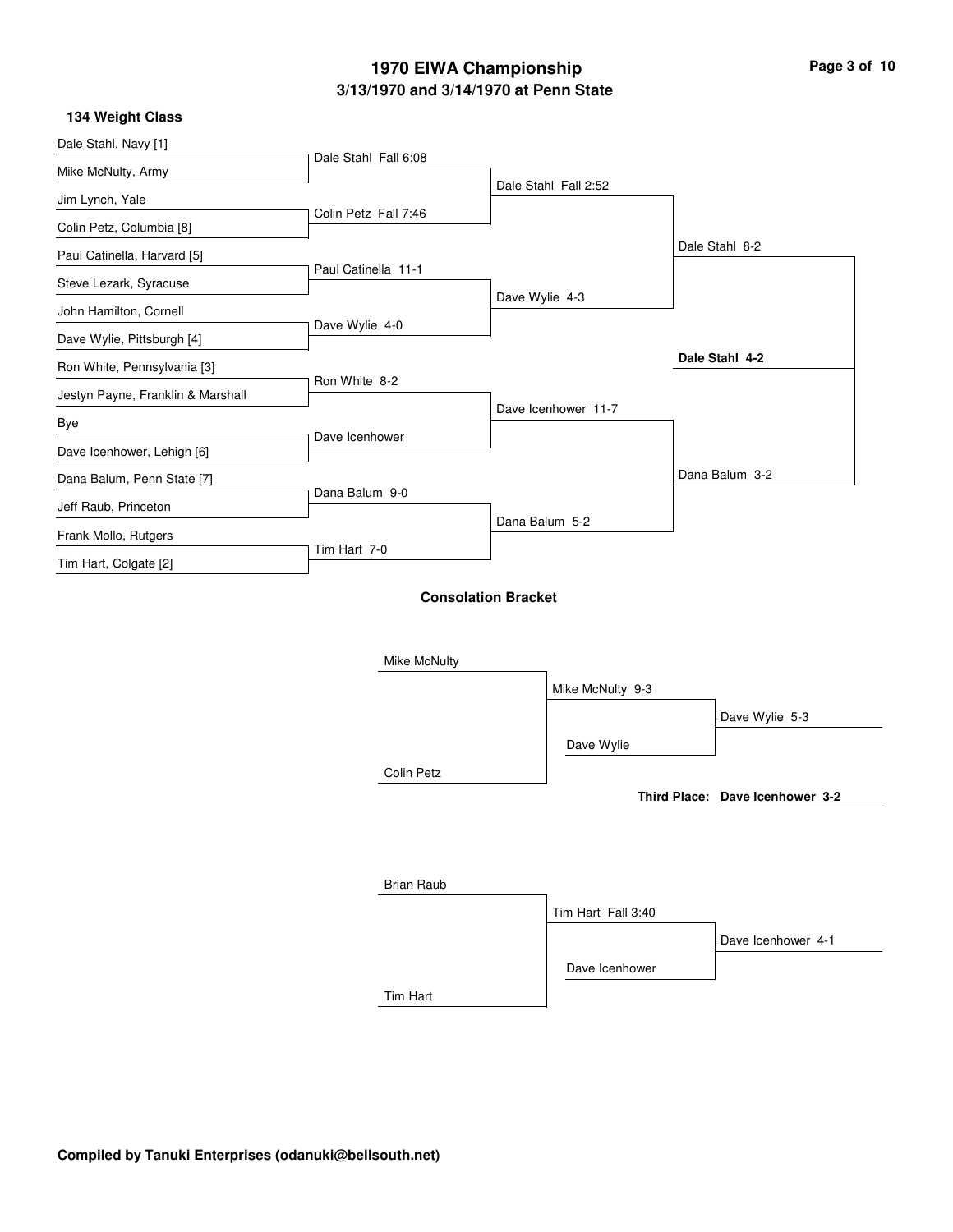| Page 4 of 10 |  |  |
|--------------|--|--|
|              |  |  |

### **142 Weight Class**

| Mark Payne, Pittsburgh [1]     |                      |                            |                    |                             |
|--------------------------------|----------------------|----------------------------|--------------------|-----------------------------|
| Dick Spacek, Temple            | Mark Payne DFT       |                            |                    |                             |
| Andy Noel, Franklin & Marshall |                      |                            | Mark Payne 22-8    |                             |
| Dick Keefe, Penn State [8]     | Dick Keefe 5-1       |                            |                    |                             |
| Bill James, Army [5]           |                      |                            |                    | Mark Payne 3-2              |
| Pat Coleman, Harvard           | Bill James 5-3       |                            |                    |                             |
| David McGill, Colgate          |                      | Bill James 4-0             |                    |                             |
| Jay Leeman, Lehigh [4]         | Jay Leeman 7-2       |                            |                    |                             |
| Ben Bishop, Cornell [3]        |                      |                            |                    | Lloyd Keaser 4-1            |
| Bob Tygenholf, Princeton       | Ben Bishop Fall 7:05 |                            |                    |                             |
| Terry Brown, Yale              |                      |                            | Ben Bishop 15-2    |                             |
|                                | James Schenk 4-2     |                            |                    |                             |
| James Schenk, Syracuse [6]     |                      |                            |                    | Lloyd Keaser 6-1            |
| Nate Resnick, Pennsylvania [7] | Nate Resnick 807     |                            |                    |                             |
| Joe Frezza, Rutgers            |                      |                            | Lloyd Keaser 7-0   |                             |
| Rob Wingate, Columbia          | Lloyd Keaser 13-1    |                            |                    |                             |
| Lloyd Keaser, Navy [2]         |                      |                            |                    |                             |
|                                |                      | <b>Consolation Bracket</b> |                    |                             |
|                                |                      |                            |                    |                             |
|                                | Dick Spacek          |                            |                    |                             |
|                                |                      |                            |                    |                             |
|                                |                      |                            | Dick Keefe Med FFT |                             |
|                                |                      |                            |                    | Dick Keefe Fall 10:19 OT    |
|                                |                      |                            | <b>Bill James</b>  |                             |
|                                | Dick Keefe           |                            |                    |                             |
|                                |                      |                            |                    | Third Place: Dick Keefe 3-1 |
|                                |                      |                            |                    |                             |

| Rob Wingate  |                  |                |
|--------------|------------------|----------------|
|              | Nate Resnick 6-4 |                |
|              |                  | Ben Bishop 4-0 |
|              | Ben Bishop       |                |
| Nate Resnick |                  |                |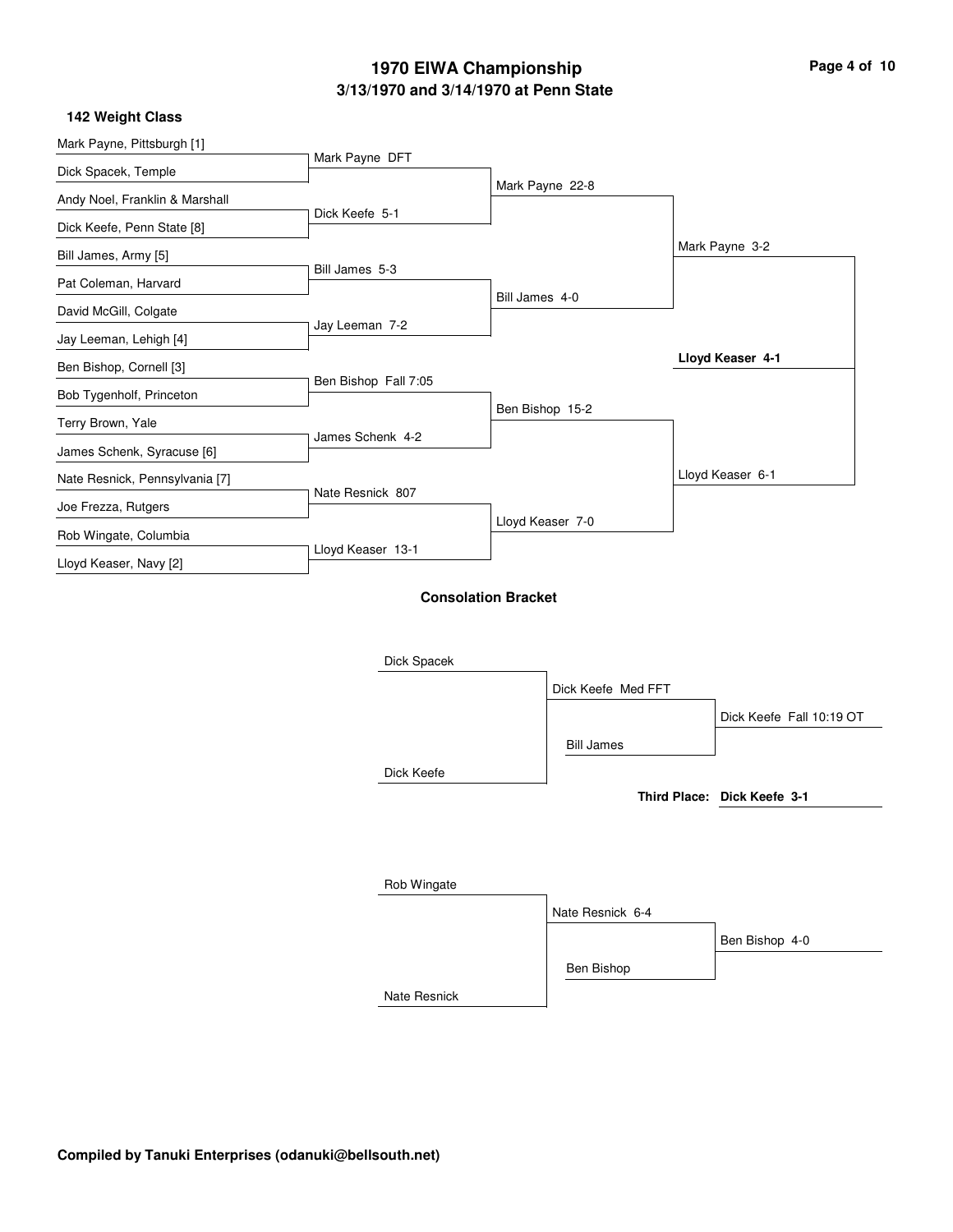### **150 Weight Class**

| Clyde Frantz, Penn State [1]       |                            |                  |                        |                               |
|------------------------------------|----------------------------|------------------|------------------------|-------------------------------|
| <b>Bill Kelly, Rutgers</b>         | Clyde Frantz Fall 2:42     |                  |                        |                               |
| John Feldmeier, Princeton          |                            | Clyde Frantz 7-0 |                        |                               |
| Bob Sokoloff, Pennsylvania [8]     | Bob Sokoloff 5-4           |                  |                        |                               |
| John St. John, Cornell [5]         |                            |                  |                        | Clyde Frantz 11-4             |
|                                    | John St. John 10-2         |                  |                        |                               |
| Amedio Piccioni, Temple            |                            | Bill McBeth 5-2  |                        |                               |
| Bud Smeltz, Pittsburgh             |                            |                  |                        |                               |
| Bill McBeth, Army [4]              | Bill McBeth 3-0 OT         |                  |                        |                               |
| Rich Koenig, Colgate [3]           |                            |                  |                        | Clyde Frantz Fall 6:28        |
| Mike Slutzker, Harvard             | Rich Koenig 11-2           |                  |                        |                               |
|                                    |                            | Doug Ward 8-6    |                        |                               |
| Tony Losito, Syracuse              | Doug Ward 11-2             |                  |                        |                               |
| Doug Ward, Franklin & Marshall [6] |                            |                  |                        |                               |
| Chris Legg, Yale [7]               |                            |                  |                        | Doug Ward 4-3                 |
| John Sattler, Navy                 | John Sattler 3-2           |                  |                        |                               |
| Pete Succoso, Columbia             |                            | John Sattler 2-0 |                        |                               |
|                                    | Herb Campbell Fall 3:34    |                  |                        |                               |
| Herb Campbell, Lehigh [2]          |                            |                  |                        |                               |
|                                    | <b>Consolation Bracket</b> |                  |                        |                               |
|                                    |                            |                  |                        |                               |
|                                    |                            |                  |                        |                               |
|                                    | <b>Bill Kelly</b>          |                  |                        |                               |
|                                    |                            |                  | Bob Sokoloff Fall 4:25 |                               |
|                                    |                            |                  |                        | Bill McBeth 7-2               |
|                                    |                            |                  | <b>Bill McBeth</b>     |                               |
|                                    | <b>Bob Sokoloff</b>        |                  |                        |                               |
|                                    |                            |                  |                        | Third Place: John Sattler 2-1 |

|              | John Sattler |
|--------------|--------------|
| John Sattler |              |
|              |              |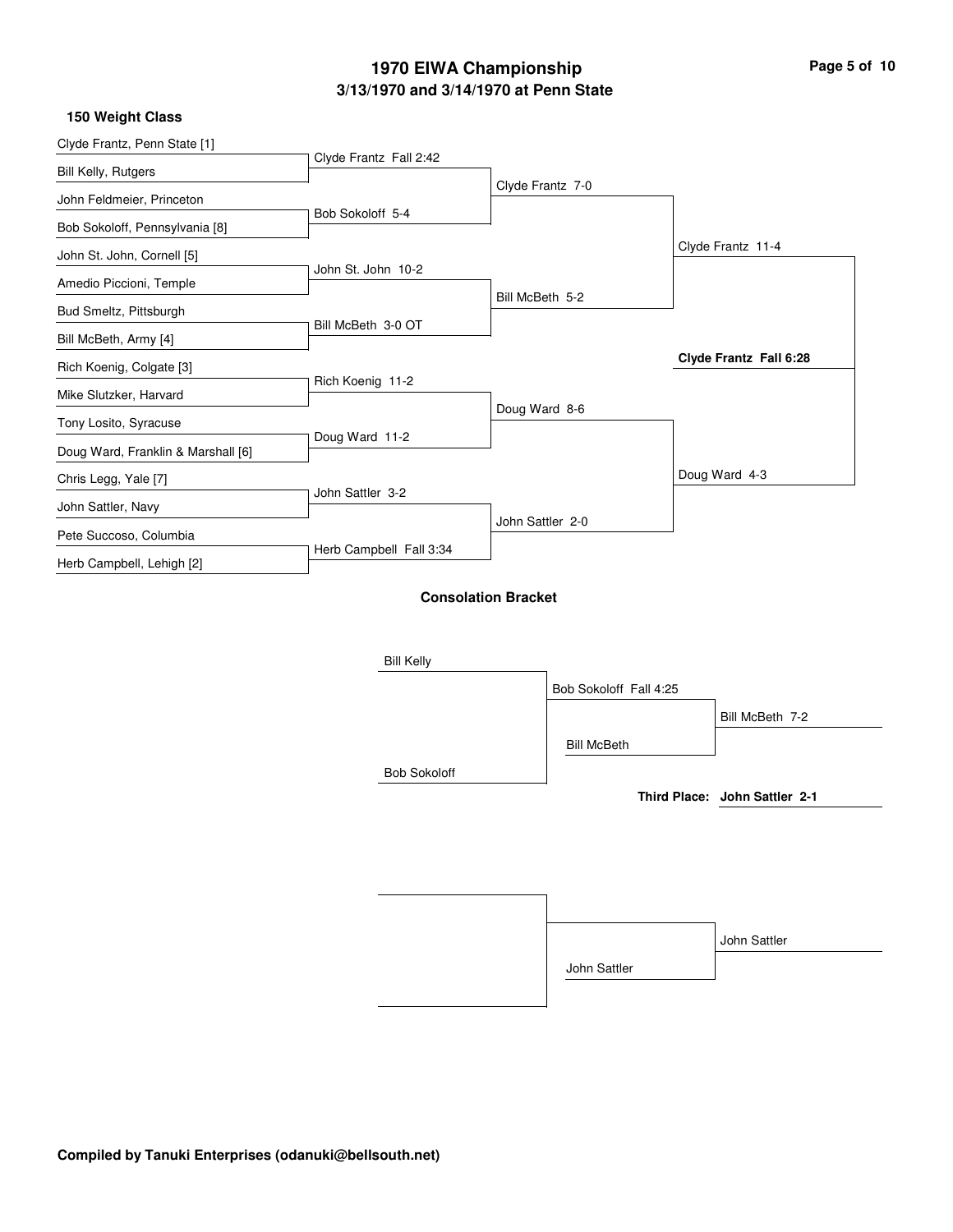| Page 6 of 10 |  |  |
|--------------|--|--|
|              |  |  |

#### **158 Weight Class**

| Walt Strosser, Temple [1]        | Walt Strosser 7-0    |                            |                    |                           |
|----------------------------------|----------------------|----------------------------|--------------------|---------------------------|
| Terry Bowen, Franklin & Marshall |                      |                            |                    |                           |
| Art Rutzen, Lehigh               |                      | Walt Strosser 7-0          |                    |                           |
| Collin Mangrum, Harvard [8]      | Collin Mangrum 4-1   |                            |                    |                           |
| Don Stone, Penn State [5]        |                      |                            |                    | Walt Strosser 7-3         |
| Alan DeJong, Colgate             | Don Stone 6-1        |                            |                    |                           |
| Ray Boland, Syracuse             |                      | Bob Kuhn Fall 5:59         |                    |                           |
| Bob Kuhn, Pittsburgh [4]         | Bob Kuhn Fall 5:46   |                            |                    |                           |
| Tom Potts, Princeton [3]         |                      |                            |                    | Bob Christianson 4-3      |
| Warren Cook, Columbia            | Tom Potts Fall 6:40  |                            |                    |                           |
| Dave Ouellet, Cornell            |                      | Tom Potts 5-4              |                    |                           |
| Alan Gaby, Yale [6]              | Dave Ouellet 9-4     |                            |                    |                           |
| George Bellino, Rutgers [7]      |                      |                            |                    | Bob Christianson 6-4      |
| Steve Wall, Pennsylvania         | George Bellino 11-3  |                            |                    |                           |
|                                  |                      | Bob Christianson 5-2       |                    |                           |
| Bob Powers, Army                 | Bob Christianson 3-0 |                            |                    |                           |
| Bob Christianson, Navy [2]       |                      |                            |                    |                           |
|                                  |                      | <b>Consolation Bracket</b> |                    |                           |
|                                  |                      |                            |                    |                           |
|                                  | <b>Terry Bowen</b>   |                            |                    |                           |
|                                  |                      | Collin Mangrum 2-0         |                    |                           |
|                                  |                      |                            |                    | Bob Kuhn 14-5             |
|                                  |                      | Bob Kuhn                   |                    |                           |
|                                  | Collin Mangrum       |                            |                    |                           |
|                                  |                      |                            |                    | Third Place: Bob Kuhn 8-6 |
|                                  |                      |                            |                    |                           |
|                                  |                      |                            |                    |                           |
|                                  | <b>Bob Powers</b>    |                            |                    |                           |
|                                  |                      |                            | Bob Powers Med FFT |                           |
|                                  |                      |                            |                    |                           |
|                                  |                      |                            |                    | Tom Potts 4-2             |
|                                  |                      | Tom Potts                  |                    |                           |

George Bellino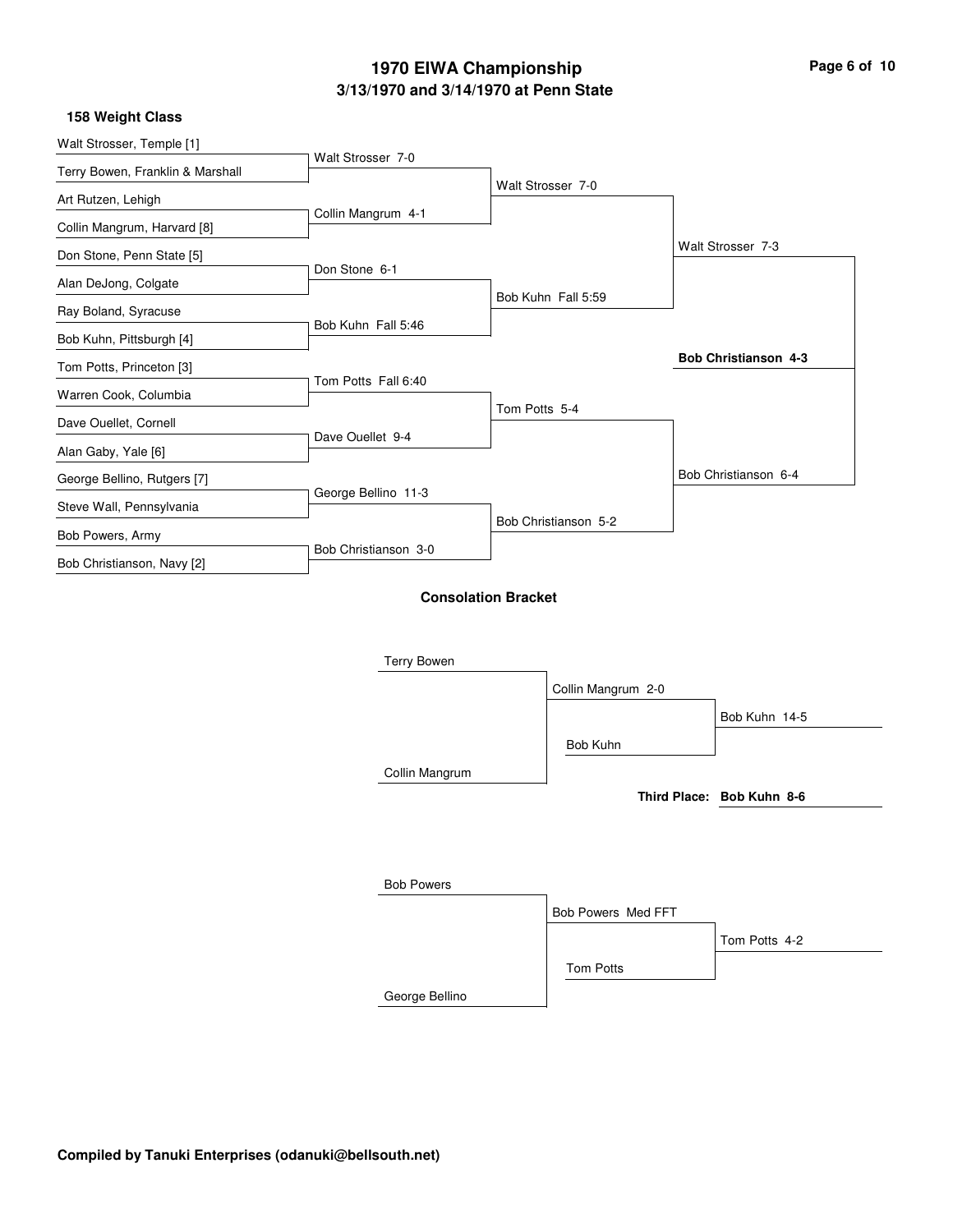#### **167 Weight Class**

| Andy Matter, Penn State [1]      | Andy Matter Fall 2:23   |                            |                         |                                |
|----------------------------------|-------------------------|----------------------------|-------------------------|--------------------------------|
| Doug Rebert, Franklin & Marshall |                         |                            |                         |                                |
| Joe Schantz, Pittsburgh          |                         | Andy Matter 11-1           |                         |                                |
| Mike Crandall, Cornell [8]       | Mike Crandall 9-3       |                            |                         |                                |
| Glenn Bateman, Syracuse [5]      |                         |                            |                         | Andy Matter 13-1               |
| Vic Ciaccia, Temple              | Glenn Bateman Fall 3:02 |                            |                         |                                |
| George Klosko, Columbia          |                         |                            | Glenn Bateman Fall 5:40 |                                |
| Tom Jones, Navy [4]              | Tom Jones 4-3           |                            |                         |                                |
| Mark Faller, Harvard [3]         |                         |                            |                         | Andy Matter 11-2               |
| Joe Oleinik, Pennsylvania        | Mark Faller 7-3         |                            |                         |                                |
| Mike Maybach, Princeton          |                         |                            | Mark Faller Fall 3:47   |                                |
| Ron Lindsey, Yale [6]            | Mike Maybach 9-0        |                            |                         |                                |
| Dan Brandenburg, Rutgers [7]     |                         |                            |                         | Mark Faller 4-3                |
| Tom Akey, Colgate                | Dan Brandenburg 8-3     |                            |                         |                                |
| Edgar Anderson, Army             |                         | Jack Bentz 9-2             |                         |                                |
|                                  | Jack Bentz 16-7         |                            |                         |                                |
| Jack Bentz, Lehigh [2]           |                         |                            |                         |                                |
|                                  |                         | <b>Consolation Bracket</b> |                         |                                |
|                                  |                         |                            |                         |                                |
|                                  | Doug Rebert             |                            |                         |                                |
|                                  |                         |                            | Mike Crandall 10-1      |                                |
|                                  |                         |                            |                         | Mike Crandall 3-1              |
|                                  |                         |                            | Glenn Bateman           |                                |
|                                  | Mike Crandall           |                            |                         |                                |
|                                  |                         |                            |                         | Third Place: Mike Crandall DFT |
|                                  |                         |                            |                         |                                |
|                                  |                         |                            |                         |                                |
|                                  | Joe Oleinik             |                            |                         |                                |
|                                  |                         |                            |                         |                                |
|                                  |                         |                            | Mike Maybach 6-2        |                                |
|                                  |                         |                            |                         | Jack Bentz 6-2                 |

Mike Maybach

Jack Bentz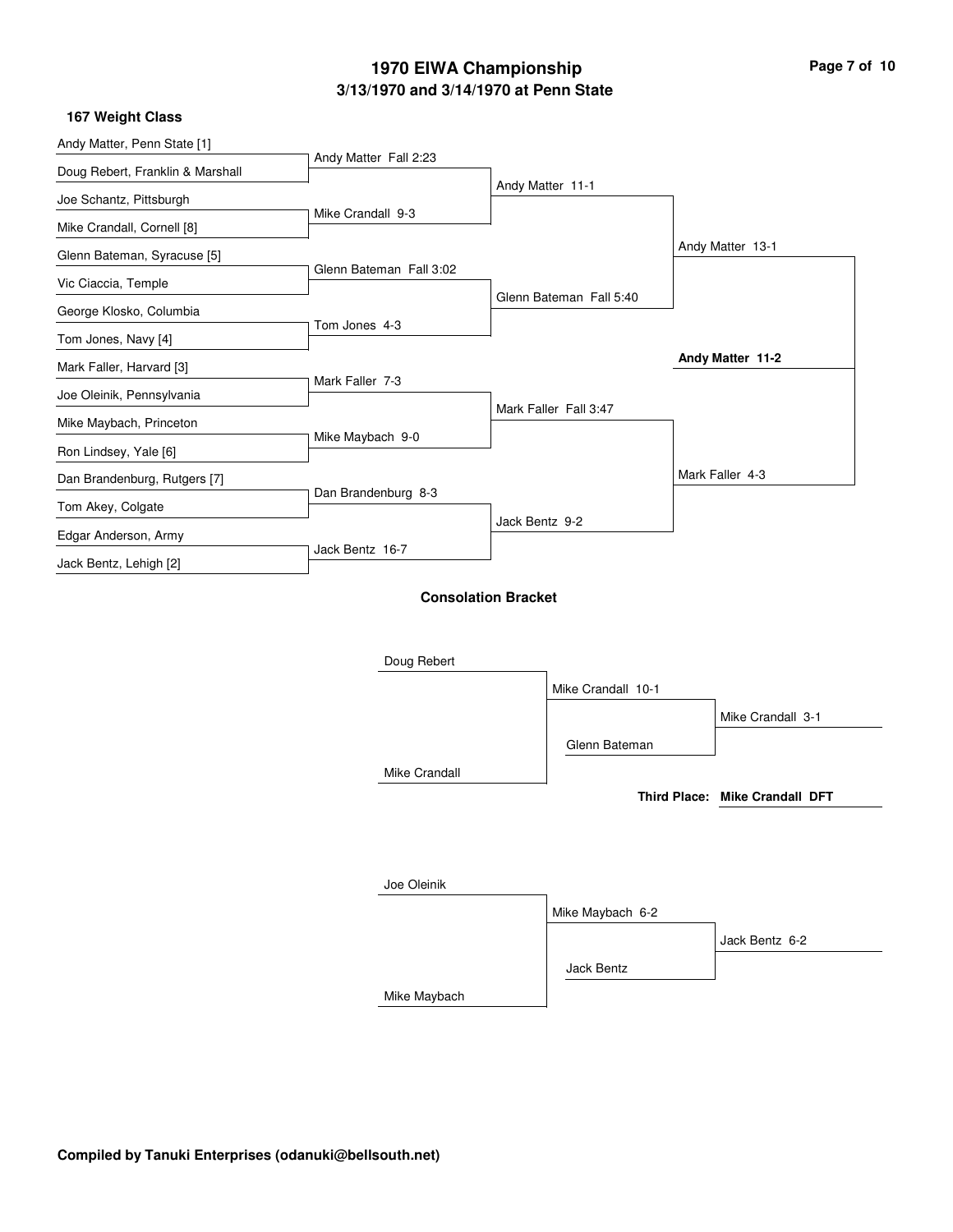| Page 8 of 10 |  |  |
|--------------|--|--|
|              |  |  |

i.

### **177 Weight Class**

| 177 WEIGHT OIDSS                        |                         |                            |                       |                                 |
|-----------------------------------------|-------------------------|----------------------------|-----------------------|---------------------------------|
| Vince Paolano, Syracuse [1]             |                         |                            |                       |                                 |
| Ray Ritacco, Army                       | Ray Ritacco 14-5        |                            |                       |                                 |
| Tony Rayner, Harvard                    |                         | Ray Ritacco 7-2            |                       |                                 |
| Marc Baretz, Temple [8]                 | Marc Baretz 10-7        |                            |                       |                                 |
| Kevin Milliken, Yale [5]                |                         |                            |                       | John Stevenson 3-1              |
| Tom Hartzfeld, Penn State               | Kevin Milliken 4-2      |                            |                       |                                 |
| Bob Goslin, Pennsylvania                |                         |                            | John Stevenson 9-3    |                                 |
| John Stevenson, Franklin & Marshall [4] | John Stevenson 8-0      |                            |                       |                                 |
| Ben Welch, Navy [3]                     |                         |                            |                       | Ben Welch Fall 7:38             |
| Jim Peterson, Columbia                  | Ben Welch Fall 1:12     |                            |                       |                                 |
|                                         |                         |                            | Ben Welch Fall 3:10   |                                 |
| Art DeMarzo, Rutgers                    | Ted Madden Fall 1:38    |                            |                       |                                 |
| Ted Madden, Princeton [6]               |                         |                            |                       | Ben Welch 3-0 OT                |
| Paul Allen, Pittsburgh [7]              | Paul Allen 3-0          |                            |                       |                                 |
| Charlie Hunt, Cornell                   |                         |                            | Steve Shields 9-5     |                                 |
| <b>Bill Roberts, Colgate</b>            | Steve Shields Fall 1:36 |                            |                       |                                 |
| Steve Shields, Lehigh [2]               |                         |                            |                       |                                 |
|                                         |                         | <b>Consolation Bracket</b> |                       |                                 |
|                                         |                         |                            |                       |                                 |
|                                         |                         |                            |                       |                                 |
|                                         | <b>Bob Goslin</b>       |                            |                       |                                 |
|                                         |                         |                            | Kevin Milliken 2-0 OT |                                 |
|                                         |                         |                            |                       | Ray Ritacco 2-0                 |
|                                         |                         |                            | Ray Ritacco           |                                 |
|                                         | Kevin Milliken          |                            |                       |                                 |
|                                         |                         |                            |                       | Third Place: Steve Shields 12-6 |
|                                         |                         |                            |                       |                                 |
|                                         |                         |                            |                       |                                 |
|                                         | Jim Peterson            |                            |                       |                                 |
|                                         |                         |                            | Ted Madden 7-0        |                                 |
|                                         |                         |                            |                       | Steve Shields 20-4              |
|                                         |                         |                            | <b>Steve Shields</b>  |                                 |
|                                         |                         |                            |                       |                                 |
|                                         | <b>Ted Madden</b>       |                            |                       |                                 |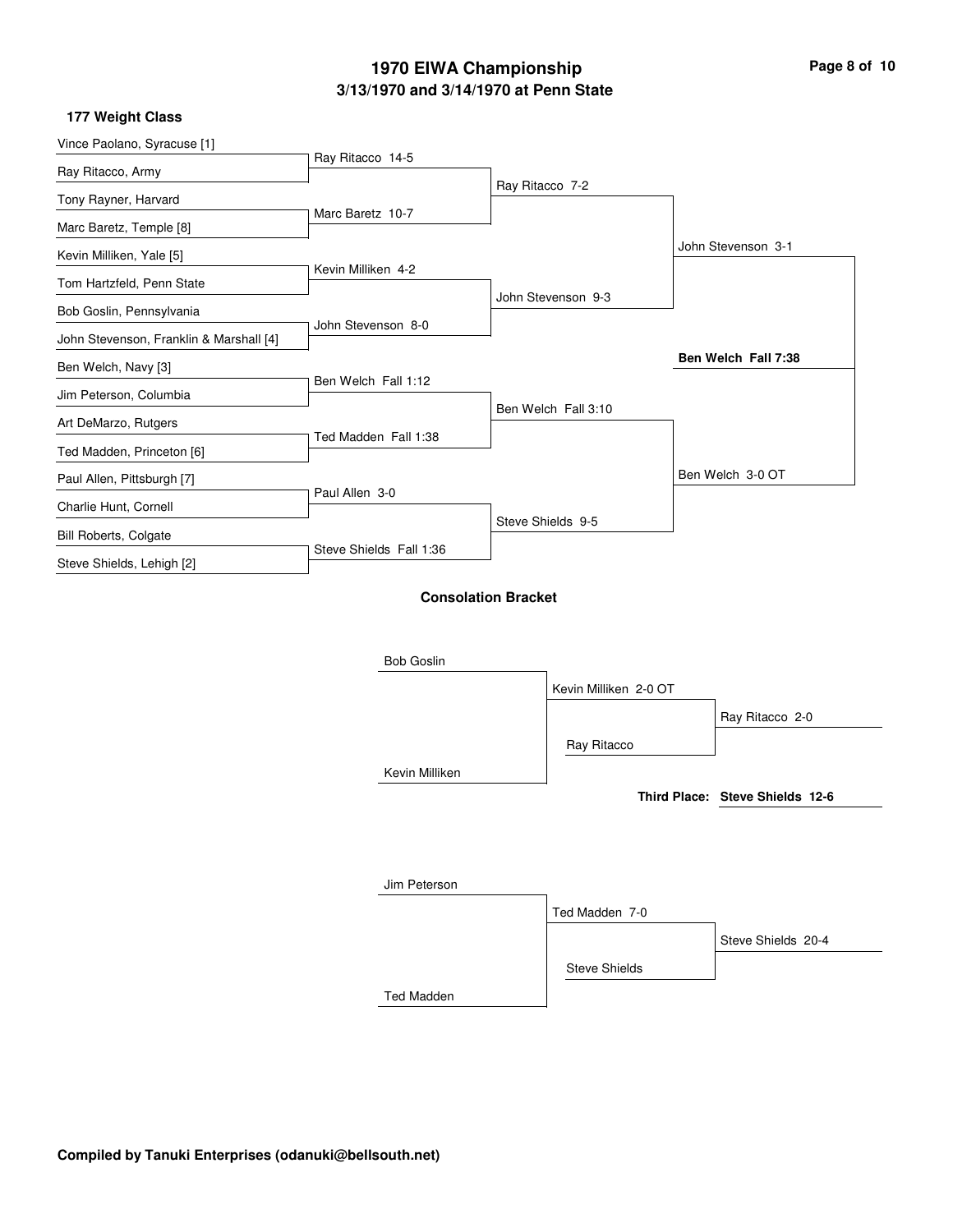|  |  | Page 9 of 10 |  |
|--|--|--------------|--|
|  |  |              |  |

#### **190 Weight Class**

| Bob Rust, Syracuse [1]             |                          |                            |                       |                               |
|------------------------------------|--------------------------|----------------------------|-----------------------|-------------------------------|
| Jim Giambastiani, Navy             | Bob Rust 14-3            |                            |                       |                               |
| Jim Childerston, Yale              |                          |                            | Rich Greenwood RD     |                               |
| Rich Greenwood, Temple [8]         | Rich Greenwood 11-3      |                            |                       |                               |
| Scott Christie, Lehigh [5]         |                          |                            |                       | Scott Christie 10-3           |
| Tom Schoenfeld, Columbia           | Scott Christie Fall 1:49 |                            |                       |                               |
|                                    |                          |                            | Scott Christie 7-4    |                               |
| Willie Saloky, Pittsburgh          | Dave Pottruck 3-2        |                            |                       |                               |
| Dave Pottruck, Pennsylvania [4]    |                          |                            |                       | John High 5-0                 |
| Emil Deliere, Princeton [3]        | Emil Deliere 9-1         |                            |                       |                               |
| John Countryman, Harvard           |                          | Emil Deliere 5-4           |                       |                               |
| Bob Dunbar, Rutgers                | Joe Ferraro Fall 0:52    |                            |                       |                               |
| Joe Ferraro, Army [6]              |                          |                            |                       |                               |
| Brian Houseal, Colgate [7]         |                          |                            |                       | John High 12-4                |
| Ray Pavelka, Cornell               | Brian Houseal 5-4        |                            |                       |                               |
| Fred Albrecht, Franklin & Marshall |                          | John High 7-3              |                       |                               |
| John High, Penn State [2]          | John High Fall 6:02      |                            |                       |                               |
|                                    |                          |                            |                       |                               |
|                                    |                          | <b>Consolation Bracket</b> |                       |                               |
|                                    |                          |                            |                       |                               |
|                                    | Tom Schoenfeld           |                            |                       |                               |
|                                    |                          |                            | Dave Pottruck Med FFT |                               |
|                                    |                          |                            |                       | Dave Pottruck 7-2             |
|                                    |                          |                            | Rich Greenwood        |                               |
|                                    | Dave Pottruck            |                            |                       |                               |
|                                    |                          |                            |                       | Third Place: Emil Deliere 9-2 |
|                                    |                          |                            |                       |                               |
|                                    |                          |                            |                       |                               |
|                                    |                          |                            |                       |                               |
|                                    | <b>Fred Albrecht</b>     |                            |                       |                               |

|                      | Brian Houseal 7-2 |                  |
|----------------------|-------------------|------------------|
|                      |                   | Emil Deliere 6-5 |
|                      | Emil Deliere      |                  |
| <b>Brian Houseal</b> |                   |                  |